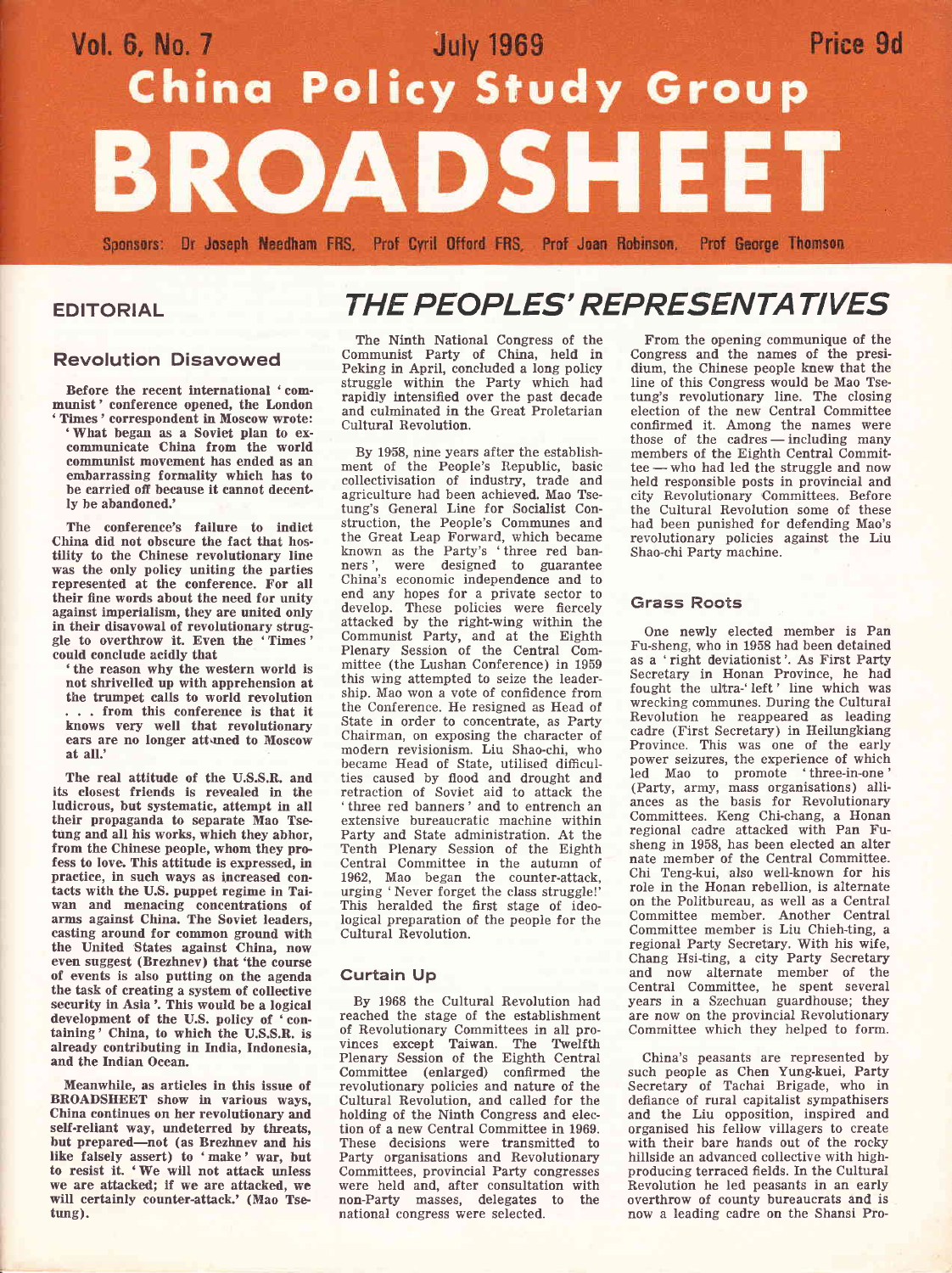vincial Committee. Another is Wang Kuo-fan, who organised the 'beggars' co-operative', as richer farmers sneeringly called it, which Mao praised as a model early in the co-operative movement. Li Shun-ta pioneered co-operation through a mutual aid team in a liberated area of Shansi as early as 1942, during the resistance to Japanese invasion.

Among industrial workers are 'Iron Man' Wang Chin-hsi, veteran oil worker and member of Kansu Provincial Revolutionary Committee, and Wei Feng-ying, forced to live by begging and scavenging until she was liberated at 15. She went to work in a Shenyang (Mukden) factory in 1953 and soon began working out mechanical innovations. During the next 13 years, encouraged by the Party and older workers, she organised an innovations section and was personally responsible for more than 170 innovations. In the Cultural Revolution she was <sup>a</sup> leading rebel; she is now a member of the Shenyang City Revolutionary Committee. Li Su-wen, a Shenyang grocer's assistant, won national recognition for her devoted service to the people She even went after work to the homes of customers to nurse their sick children.

The Chairman of Peking's Red Guard Congress, Tang Chishan, is a member, and one of the alternates is teacher Nieh Yuan-tzu, who signed the first Marxist-Leninist dazibao which exposed Liu's machine in Peking University and took part in fierce struggles alongside rebel students; she is now a leading member of Peking City's Revolutionary Committee. These are only a few among many members of the new Central Committee who were aetive in the struggles of the Cultural Revolution.

This was not, as some have said, a 'rubber stamp ' congress; argument was lively.

Some old revolutionaries who had carried out a revisionist line in high places opposed the Cultural Revolution for a time. But in the showdown they came out firmly for Mao Tse-tung's revolutionary line and made full self-criticism at the Congress. Some comrades, under the influence of conservative anti-mass ideology, at first opposed and suppressed the revolution but later gave it full support. Some conducted the revolution with merit for a time but later made policy errors. Factional, extremist and anti-disciplinarian influences among the masses were bound to be reflected among delegates. Some contradictions certainly existed among the 1,512 delegates representing widely different regions, strata and organisations. Unity was achieved in putting Mao Tse-tung's revolutionary line foremost and subordinating individual interest to general needs, and a programme to consolidate the proletarian dictatorship and win 'still greater victories throughout the country' was worked out.

This Congress cleared the way for reconstruction of the Chinese Communist Party, removing the dross and drawing in from the masses people who have demonstrated their quality in the Cultural Revolution. They will re-establish Party leadership at all levels, not as parallel supervision but (following mass opinion and Mao's statements on Revolutionary Committees) through leading Communists working within administrative organs'

SHIRLEY WOOD

### Out of Debt

Those interested in industry and money matters, like many others, have in recent months again found that they cannot ignore China. One reason is that, having cleared off the last of their external debts at the beginning of 1965, the Chinese are now able to announce that all internal debt has been repaid as well. The external debts were owed mainly to the Soviet Union, in the form of credits for purchase of equipment during the 1950's and for military and medical supplies in connection with the Korean War.

'Our country is now a socialist eountry without internal or external debts', proclaimed a recent article (Peking Review, No. 21, 23 May, 1969). This represents a big step forward in implementing the principle enunciated by Mao Tse-tung, of 'maintaining independence, keeping the initiative in our own hands and relying on our own efforts.'

The question of how People's China came to contract these debts in the first place is also dealt with. As now, most of the funds needed for socialist construction were derived from the income of state-owned enterprises, but at that time supplementary measures were resorted to as a temporary expedient. Between 1950 and 1958, six issues of national bonds were authorised, canalising into beneficial investment some £560 million of idle money in private hands. Soviet loans also totalled nearly £560 million. At the end of 1964 Premier Chou En-lai announced that repayment of the Soviet loans was being completed a year ahead of schedule. Repayment of the bonds was completed by the end of last year.

Thus at no time after 1949 did China allow herself to become encumbered with a large national debt comparable to that of Britain, the U.S.S.R., the U.S. or India, and at no time did she compromise the principle of relying mainly on her own efiorts.

This fact is not unconnected with the second reason for the business world's renewed interest. For some years China has exerted a growing influence in world commodity markets. She has done tbis partly as a seller of various animal, vegetable and mineral primary products and partly as a major buyer of other primary products (e.g. copper, platinum, wheat, rubber). In the trade of the British Commonwealth overseas, if one excludes the special case of India, China is consequently rather more important than the Soviet Union. The present trend in Chinese industrial policy is accentuating the situation, for instead of importing new plant — which to some extent obliges any economy to follow in the footsteps of others — the Chinese are importing large quantities of raw materials and semi-products to feed their factories, while designing the new plant themselves. As one would expect in China, this is not a cast-iron rule, but just tends to be the case. Nothing could better illustrate the difference between the Chinese policy of self-reliance, and a rigid doctrine of autarky or economic isolation.

> $\ast$ \*\*\*  $\ast$

CHINA'S ECONOMY, by Nicholas Brunner. Anglo-Chinese Educational Institute, London, 1969, 2s.

The fact that China under socialism is solvent, in a way that Britain is not, emerges unobtrusively from this, the first of <sup>a</sup> new series of pamphlets on modern China. The author is among the few Western scholars able to see the logic of self-reliance, and communicate it. One somewhat dated sentence, however, has found its way into the text: 'If China is to be able to import the inereasing amount of advanced technological equipment she needs, which she either cannot make at all yet or only at great cost, then her exports will have to be expanded.' The fact is that the Chinese have shown more than once that they can already find exports enough to pay for whatever they want to import. At one time China was importing industrial plant from the Soviet Union and paying for it with textiles and clothing, meat and vegetables, rice, oilseeds and ores. When the Soviet Union ceased to be a willing supplier, China used her exports to buy certain types of plant elsewhere. Now she uses them primarily to buy raw materials from capitalist countries while her own main effort in industry is directed to developing a technology that corresponds to Chinese conditions.

But this is only half the story. Technical innovation in both small operations and large-scale processes is generated un-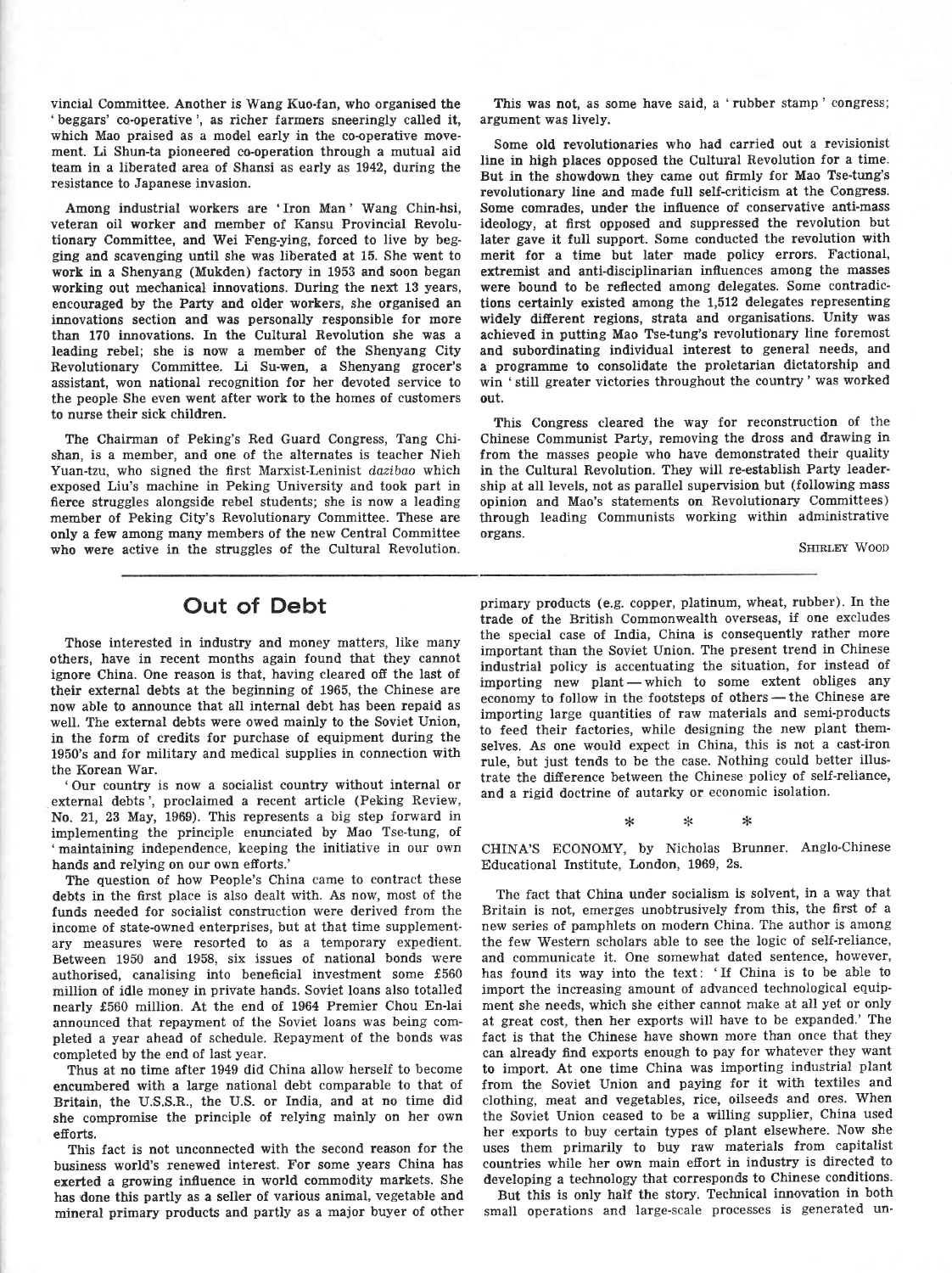ceasingly in field and factory by the extraordinary stimulus of the Cultural Revolution. The Chinese workers, now assuming leadership everywhere, are demonstrating the creative initiative and power that Mao maintained they would. The Western concepts of 'economic development' and the ideas of the Chinese revolution simply don't mix. In point of fact, there is nothing peculiarly Chinese, or even peculiarly Asian, about these ideas. What is seen in China today was seen on a smaller seale in the first decades of the Bolshevik Revolution in Russia, though it is not much approved of there today. China's economy is not just allowed to 'develop' but is constantly spurred ahead and boosted by nation-wide campaigns focussed on political achievements which each stage of economic development signalises.

Anything savouring of Great Leaps, communes, collective interest replacing self-interest, or of top men being humbled by dissatisfied rank-and-file, is pretty much out of fashion in other countries, including the Soviet Union. But it is precisely this -- the command of economics by proletarian politics  $\lim_{n \to \infty}$  are command of economics by profetarian pointed  $\frac{1}{n}$ . obstacles, and to avoid pitfalls that brought others down.

To condense into less than 30 pages a review of the progress of the Chinese economy from its feudal state in 1949 to its rapidly-expanding socialist state today is no mean achievement. If this has led to glossing over the means by which the transformation has been brought about, it has also eliminated a lot of the non-essentials that distort other accounts. One essential that has got lost, however, is the Chinese Government's own published assessment (known to be an understatement of their real evaluation) of the overall increase in produetion in several recent years.

In his report to the Third National People's Congress at the end of 1964 Premier Chou En-Iai said that industrial output had increased by 15% during the year in value terms and was planned to rise a further ll% in 1965; the achievement of this target was confirmed in January. In 1967 a further increase in gross industrial output of over 20% ia 1966 was announced in a New Year review.

As regards agriculture, the target publicly proclaimed by Chou En-lai for 1965 was a  $5\%$  increase, subsequently confirmed as based on the rate of increase in 1964. Although the increase finally recorded in 1965 is not known, there seems little doubt that it was substantial in 1966, when China announced her largest ever grain crop. An average rate of increase of 15% per annum in industry and 5% in agriculture would be a moderate estimate for the three years preceding the launching of the Third Five Year Plan in 1966.

The Chinese give more detail than this, mainly in the form of percentage increases for individual items. Only occasionally do they give absolute figures, but it does not follow that 'estimates of overall industrial progress are of small value'. China's estimates are very measured and, since 1960 at least, have established their claim, against all outside challenge, to be taken at face value.

These criticisms do not alter the fact that China's Economy gives a balanced and stimulating account of its subject.

#### ANNUAL SUBSCEIPTION RATES

U.K. and Conamonwealth:

Surface Mail

|          | Surface Mail — U.K. and Commonwealth:<br>$-$ Other countries: 18s. (U.S. \$2.90) $-$ sealed |      | $12s.6d. - sealed$<br>14s. $(U.S. $2.40)$ — open      |
|----------|---------------------------------------------------------------------------------------------|------|-------------------------------------------------------|
| Air Mail | — China, Japan, Australia<br>and New Zealand:                                               |      | $35s. 6d.$ - sealed<br>$20s. 6d.$ - open              |
|          | — Other countries:                                                                          | 30s. | $(U.S. $4.20)$ - sealed<br>18s. $(U.S. S2.90)$ — open |

THE BROADSHEET, 62 Parliament Hill, London, N.W.3



'What do you say we find a eache of West German arms ahout here?'

Dailg Telegraph, 13 June, 1969.

'There is an unspoken but definite agreement between the Soviet Union and the U.S.A. to contain China politically, economically and militarily. . . . Such a policy is probably unwise, unworkable and perhaps of tragic consequence to the Soviet Union and the United States.'

> Commentator, National Education Television, Voice of America, 16 March, 1969.

'The cracks in the Communist movement have been papered over for the time being. The critical voices which were prompted by the invasion of Czechoslovakia have been silenced, and order has been restored in Eastern Europe. The Moscow meeting was full of extraordinary paradoxes. . . Mr. Brezhnev gave the impression that the enemy Russia fears is not America but China.'

Daily Telegraph, 20 June, 1969.

'Soviet representatives are now openly developing the theme of an Asian security system which Mr. Brezhnev, the party leader, slipped into his 13,500-word speech to the international communist conference in Moscow on 7 June, when he said: " We are of the opinion that the course of events is also putting on the agenda the task of creating a system of collective security in Asia " . . . Soviet diplomats now argue that what the Asian countries need is really moral and economic support, backed by military aid from outside, if requested.'

The Times (London), 27 June, 1969.

' . . . indicators of a coming showdown include:

g' The closing dorvn of the Trans.Siberian Railway to private travellers on 21 June and the fact that some sections of this vital supply link are still banned.

G'The presence of 28 Soviet divisions along the 4,000-mile frontier with China, backed up by artillery and rockets.

'No comparable troop movements have been made by Peking. . . .

'Russia has now quietly called her ambassadors home from several Asian capitals for consultations.

'The purpose of this move is believed to be to discuss what Soviet party secretary Leonid Brezhnev has called " a system of collective security in Asia."

' " John Foster Dulles might turn over in his grave " said Mr. Wiliiam Frye, a veteran foreign affairs analyst, " but this sounds very much as if Russia were trying to set up an anti-Chinese alliance similar, in its own way, to the South East Asia Treaty Organisation which was created by the Western powers to contain China."'

Eoening Standard,2S June, 1969,